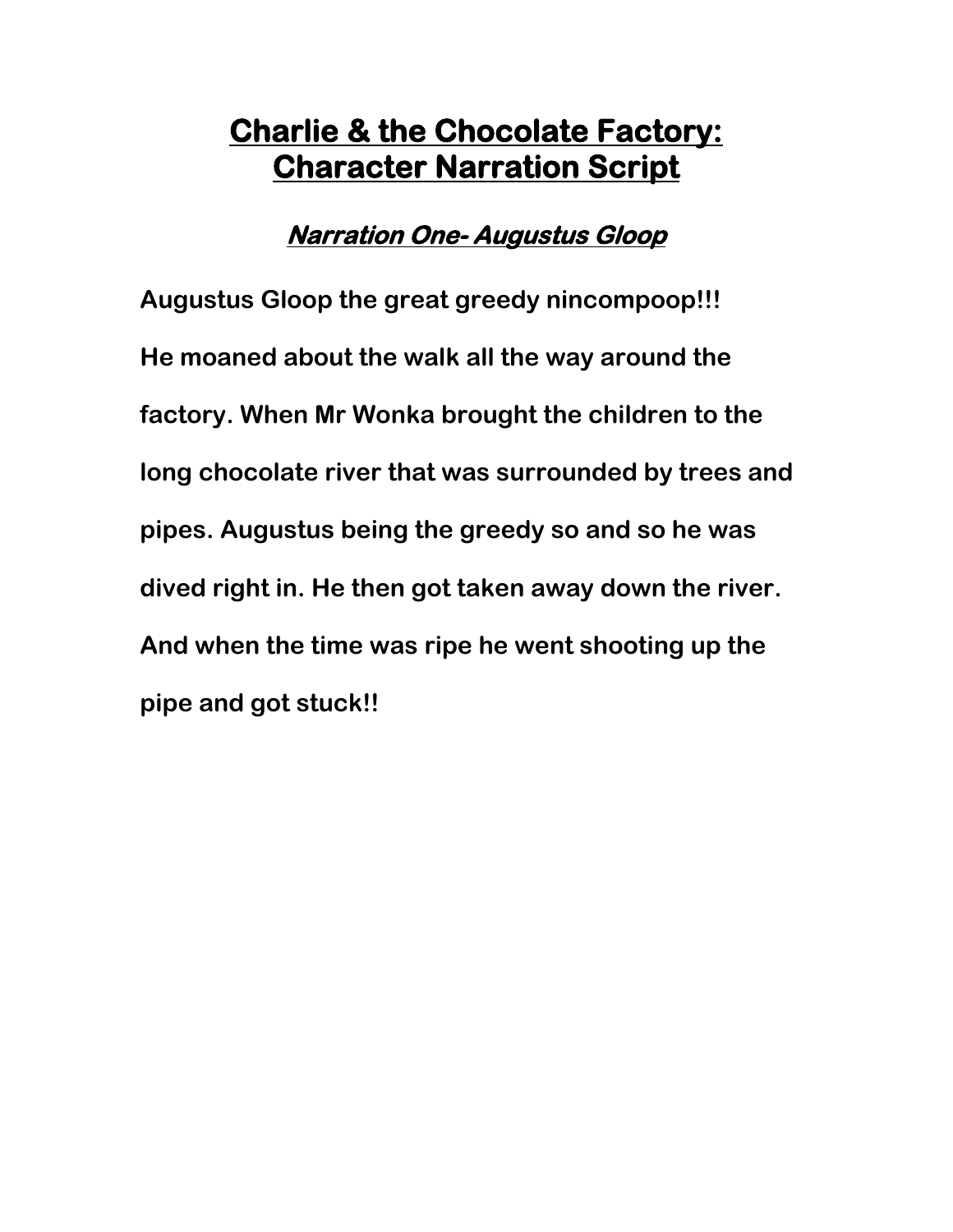#### **Narration Two- Violet Beuregarde**

**Now the most important room in the factory was the INVENTION room. Where the Everlasting Gobstoppers were made and the most amazing gum in the world. Now Violet was a repulsive bum who was always chewing gum but violet was not able to wait. She took the gum and so was her fate. She started to turn blue first her cheeks then her chin then she blew up like a balloon. It was so hard to save Miss Beauregarde.**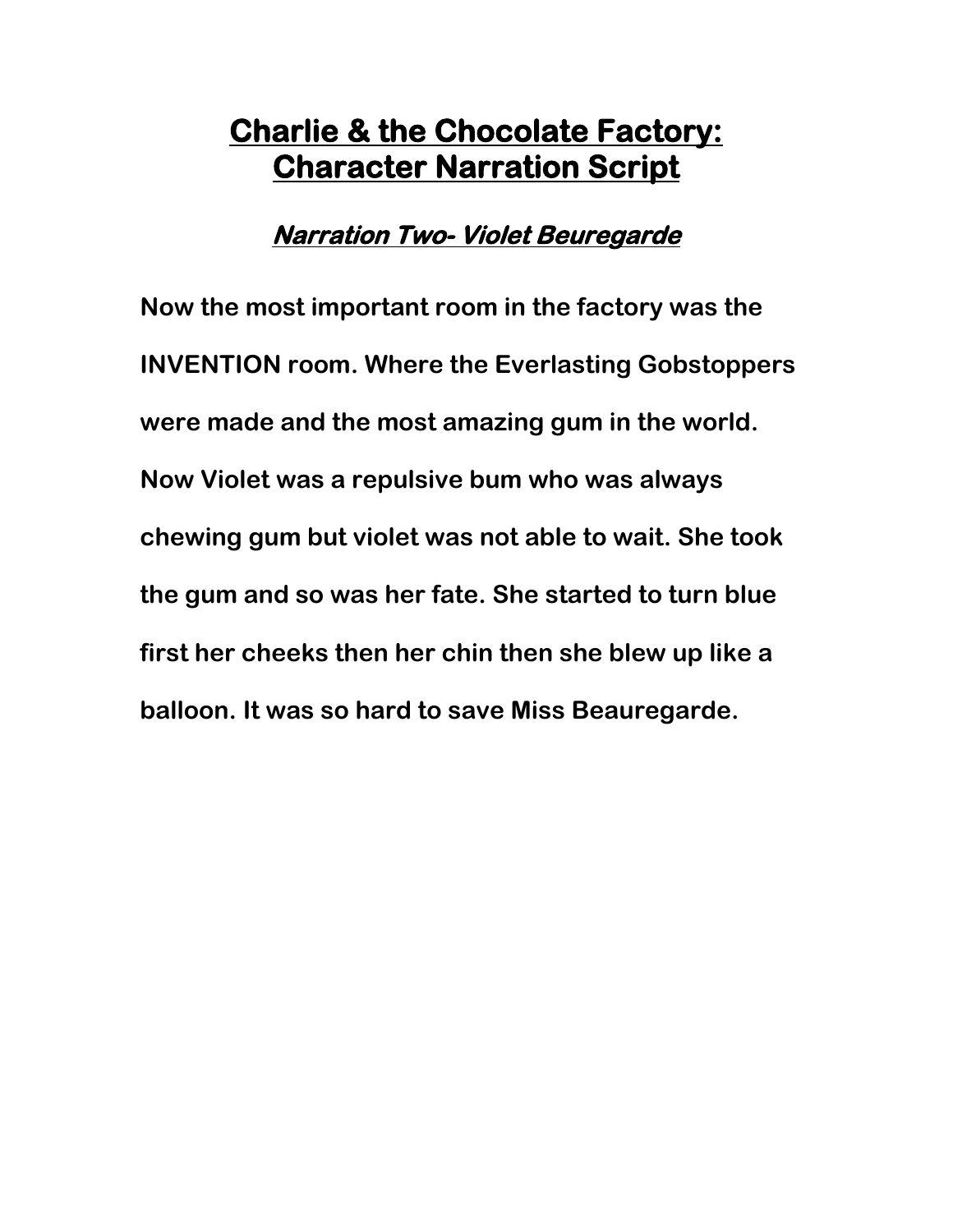### **Narration Three – Veruca Salt**

 **Veruca Salt the little brute ended up stuck down the rubbish chute. When stopping in the Nut room Veruca could not believe that the miniature squirrels were cutting through all the nuts. Veruca being the spoilt girl she was demanded her daddy get her a squirrel. When he did not she went to get one herself. And down went Veruca down the drain where she met a different set of friends, a rotten nut, a cheeky pear and a thing the cat left on the stair.**